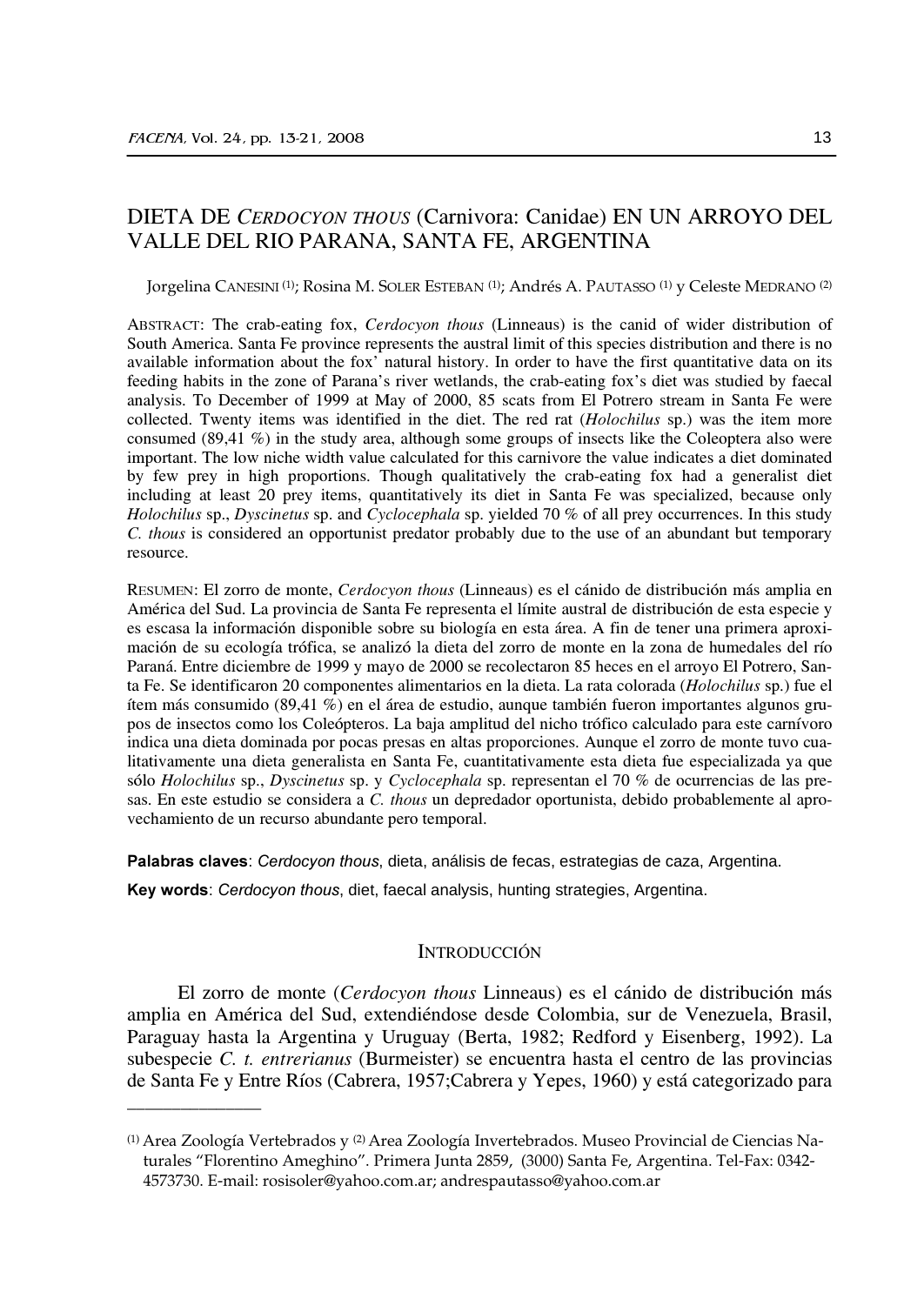la Argentina como especie de Riesgo Bajo, potencialmente vulnerable (Díaz y Ojeda, 2000). Utiliza una gran variedad de hábitats, incluyendo pantanos, sabanas, pastizales, matorrales, bosques seco y semi-decíduo, sabanas arboladas, monte abierto, bosque en galería, bosque ribereño y sus márgenes y bosque de montaña (Berta, 1982; Parera, 2002; Courtenay y Maffei, 2004). Según Courtenay y Maffei (2004) en la región del Chaco árido de Bolivia, Paraguay y Argentina, ha quedado recluido al borde del arbolado, mientras que las áreas más abiertas son utilizadas por el zorro pampeano (Pseudalopex gymnocercus).

Los datos ecológicos de la especie son escasos y hacen foco en la dieta (Parera, 1996; Bueno y Motta-Junior, 2004; Rocha et. al., 2004), uso de hábitat y rangos de acción (Maffei y Taber, 2003). Según algunos autores, el zorro de monte es depredador oportunista en sus hábitos alimenticios (Berta, 1982; Courtenay y Maffei, 2004; Rocha et al., 2004; Gatti et al., 2006), habiéndose reportado en distintas zonas de su área de ocurrencia el consumo de invertebrados (crustáceos e insectos), vertebrados (reptiles, aves y mamíferos) y frutos.

En la provincia de Santa Fe se encuentra uno de los límites australes de su distribución global y en gran parte de su rango co-existe con otros dos cánidos silvestres: el aguará guazú (Chrysocyon brachyurus) y el zorro pampeano (P. gymnocercus). En esta provincia los conocimientos aportados sobre C. thous se refieren a su distribución, que abarca el norte y este (Chaco Seco, Chaco Húmedo y Espinal) y registrándose su límite de distribución sur en arroyo El Potrero (31°30'S, 60°29'O), localidad que alcanza por el valle del río Paraná (Pautasso, 2007). En esta región son pobres los conocimientos sobre la dieta y los hábitos de caza para obtener las presas. Estos datos pueden ser obtenidos indirectamente mediante el estudio de las características ecológicas y comportamentales de los ítems alimentarios encontrados en la dieta (Pautasso, 2008).

El objetivo de este trabajo es analizar la composición de la dieta de C. thous en un sitio del valle del río Paraná, provincia de Santa Fe, a través del análisis de heces, estimación de ocurrencia de cada presa y la importancia de los grupos consumidos. Además, se busca identificar otros aspectos dietarios de la especie, a partir de las relaciones entre su comportamiento trófico y la ecología de los ítems hallados.

## **MATERIALES Y MÉTODOS**

El área de estudio se localizó en una de las márgenes del arroyo El Potrero situado a 30 km al norte de la ciudad de Santa Fe (Dpto. La Capital, 31°30'S, 60°29'O). En este lugar, la temperatura media máxima es de 32,8°C y la media mínima de 10,8°C durante el verano, y se registran precipitaciones entre 100 y 300 mm mensuales (datos del Centro de Informaciones Meteorológicas, de la Universidad Nacional del Litoral, Santa Fe). La zona de estudio se ubica en lo que se denomina valle aluvial del río Paraná en su tramo medio, en donde predominan las áreas inundables. Este ambiente está formado por diferentes tipos de bosques, matorrales y comunidades herbáceas hidrófilas. El sitio de muestreo es un área poco perturbada y bien conservada, aunque está ubicado a solo 1 km de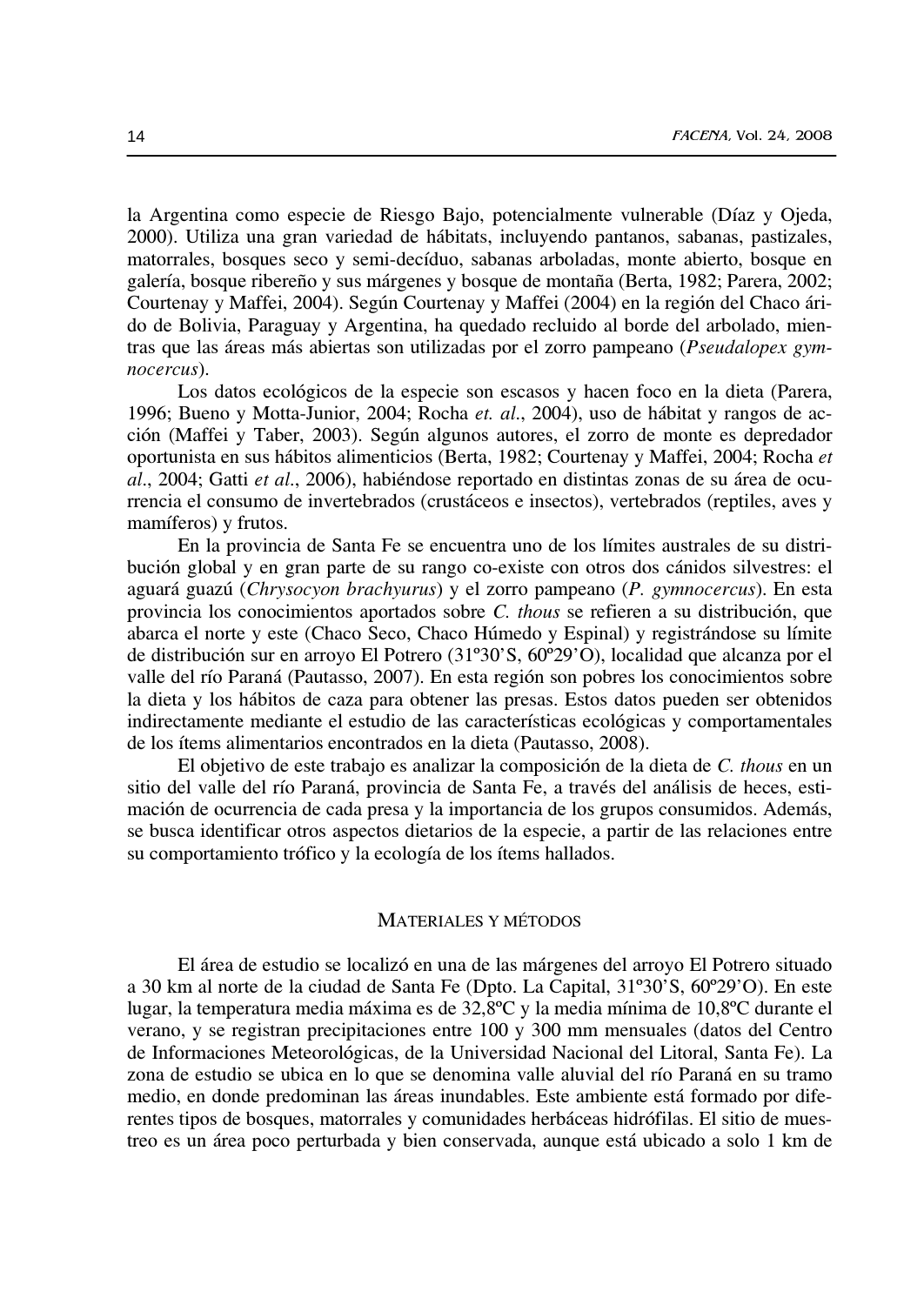áreas antropizadas, donde se destaca el loteo y construcciones de viviendas (Pautasso,  $2006$ ).

Los muestreos se realizaron en el interior de un bosque que margina el arroyo. Presenta una estructura semicerrada dominada por sauce criollo (Salix humboldtiana) y aliso de río (Tessaria integrifolia), cubiertos por diversas especies de enredaderas.

Se recolectaron 85 heces en 5 muestreos, entre los meses de diciembre de 1999 y mayo de 2000. Las mismas fueron recolectadas en sitios de defecación recurrente donde previamente se obtuvieron observaciones directas de zorros defecando. Cabe aclarar que, durante diez años de campañas en este sitio en particular, no se ha registrado la presencia de otra especie de cánido silvestre, por lo cual todas las fecas encontradas se atribuyen a C. thous. Las muestras fueron numeradas y embolsadas en el lugar de recolección, luego fueron medidas (mm) y pesadas (peso seco en grs) en laboratorio. La disección se realizó en seco.

Para la identificación de las presas se siguió a Hayward (1971), Richards y Davis (1984) y Peña (1998), y se utilizaron ejemplares de referencia depositados en el Museo Provincial de Ciencias Naturales "Florentino Ameghino" de Santa Fe. Los ítem-presas se identificaron hasta el nivel taxonómico más refinado posible, de acuerdo con las condiciones del material encontrado en las heces. Este material quedó depositado en dicho museo.

El valor de importancia de los componentes alimentarios se estimó sobre la base de la Frecuencia Relativa de Ocurrencia (FRO) en función del número total de ocurrencias. Para conocer la amplitud del nicho trófico de esta especie se calculó el índice estandarizado de Levins B<sub>A</sub> (Krebs, 1989). Los valores de este índice varían de 0 a 1, donde 0 determina la especie más especialista y 1 la más generalista.

#### **RESULTADOS**

Se registraron sitios de defecación recurrentes ubicados sobre detritos orgánicos. En muestreos posteriores se observaron heces de zorro sobre las cenizas de un fuego extinto, lo que evidencia el uso de sitios conspicuos para defecar. Además, se encontraron sitios de defecación ocasionales en senderos y sitios dispersos en el bosque, donde se hallaron sólo deposiciones individuales.

El largo promedio de las heces fue de 54,6 mm  $\pm$  2,16 (rangos: 28,6 a 115,6 mm, n  $=$  52), lo cual coincide con los datos analizados por Chame (2003). El peso promedio fue de 5,46 grs  $\pm$  6,42 grs (rangos: 0,62 a 36,14 grs; n = 84). Tanto el peso como largo de las heces, se incrementaron luego de los meses de verano (Fig. 1).

Se encontraron 20 items de presas diferentes (Tabla 1). La dieta estuvo basada principalmente en el consumo de micromamíferos de tamaño mediano a grande, especialmente *Holochilus* sp., cuyo porcentaje de ocurrencia fue muy superior a los otros grupos (Fig. 2). En cuanto a los insectos, los coleópteros presentan la mayor frecuencia de ocurrencia, destacándose algunos de tamaño considerable, como el caso de ejemplares de la familia Melolonthidae. En dos fecas  $(2,35\%)$  se halló residuos plásticos en su interior.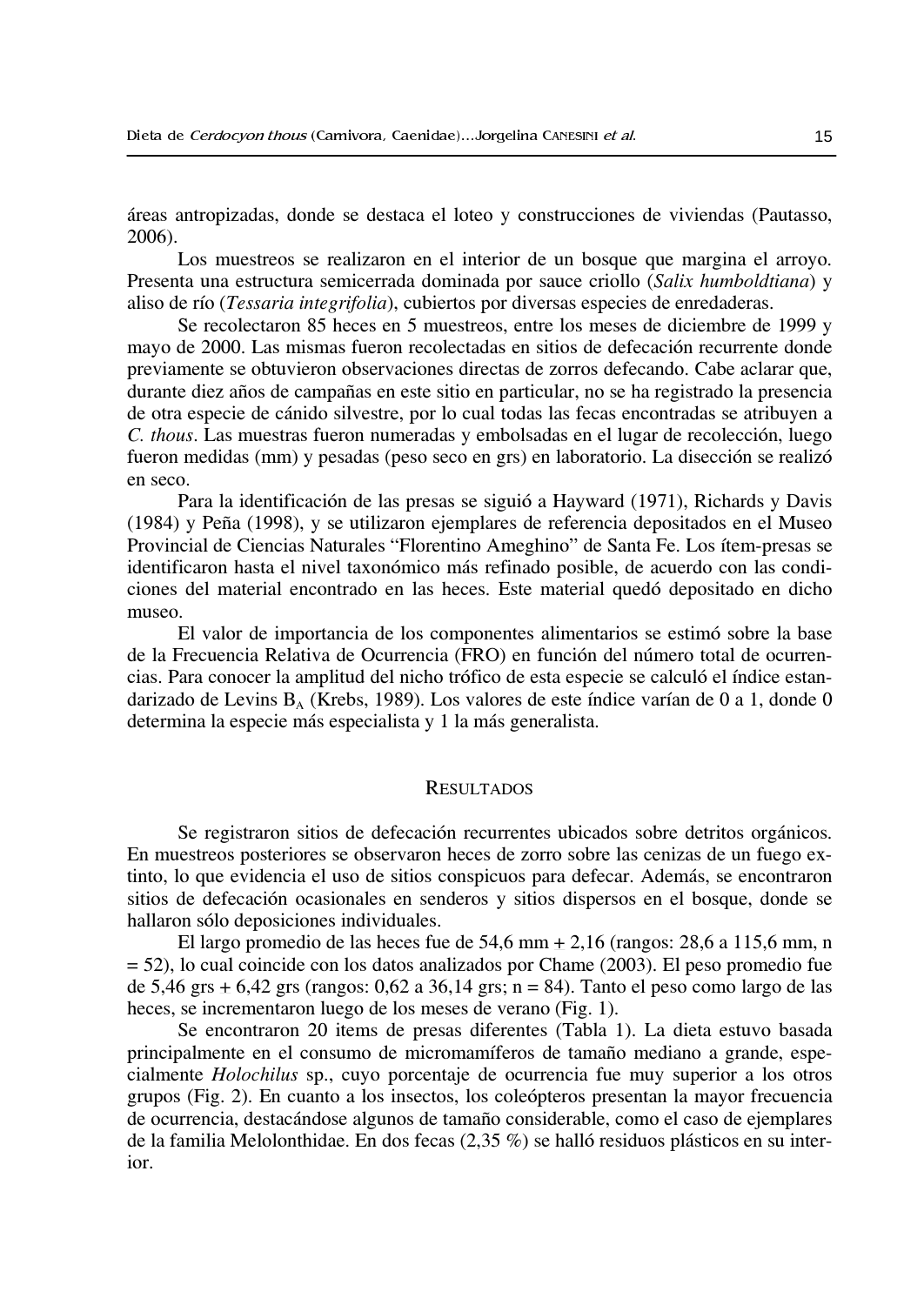

Fig. 1: Datos de largo y peso de las heces de C. thous, recolectadas en el arroyo El Potrero, provincia de Santa Fe.

En los recorridos en campo se registró signos de depredación (huellas del zorro y suelo escarbado) sobre cuatro nidos de tortuga de río, *Phrynops hilarii* (Duméril y Bibron) (Reptilia: Chelidae). Estos nidos habían sido escarbados, los huevos extraídos y consumidos en el lugar y las cáscaras estaban dispersas hasta 2 m alrededor del nido.

De acuerdo al índice de Levins resultante para el zorro de monte en esta región, la baja amplitud de nicho trófico ( $B_A = 0.004$ ) indica una dieta dominada por pocas presas en altas proporciones. Esto sugiere que, aunque consuma un amplio rango de ítems, el zorro prefirió algunos de los componentes para alimentarse o éstos fueron más abundantes en el ambiente, lo cual puede ser sugerido por el elevado consumo de Holochilus sp. (rata colorada) en relación a los otros ítems.

En referencia a Holochilus sp., una mínima parte de la muestra pudo determinarse a nivel de especie, siendo en todos los casos H. chacarius. El resto del material se hallaba muy fragmentado, lo cual imposibilitó determinarlo a nivel específico.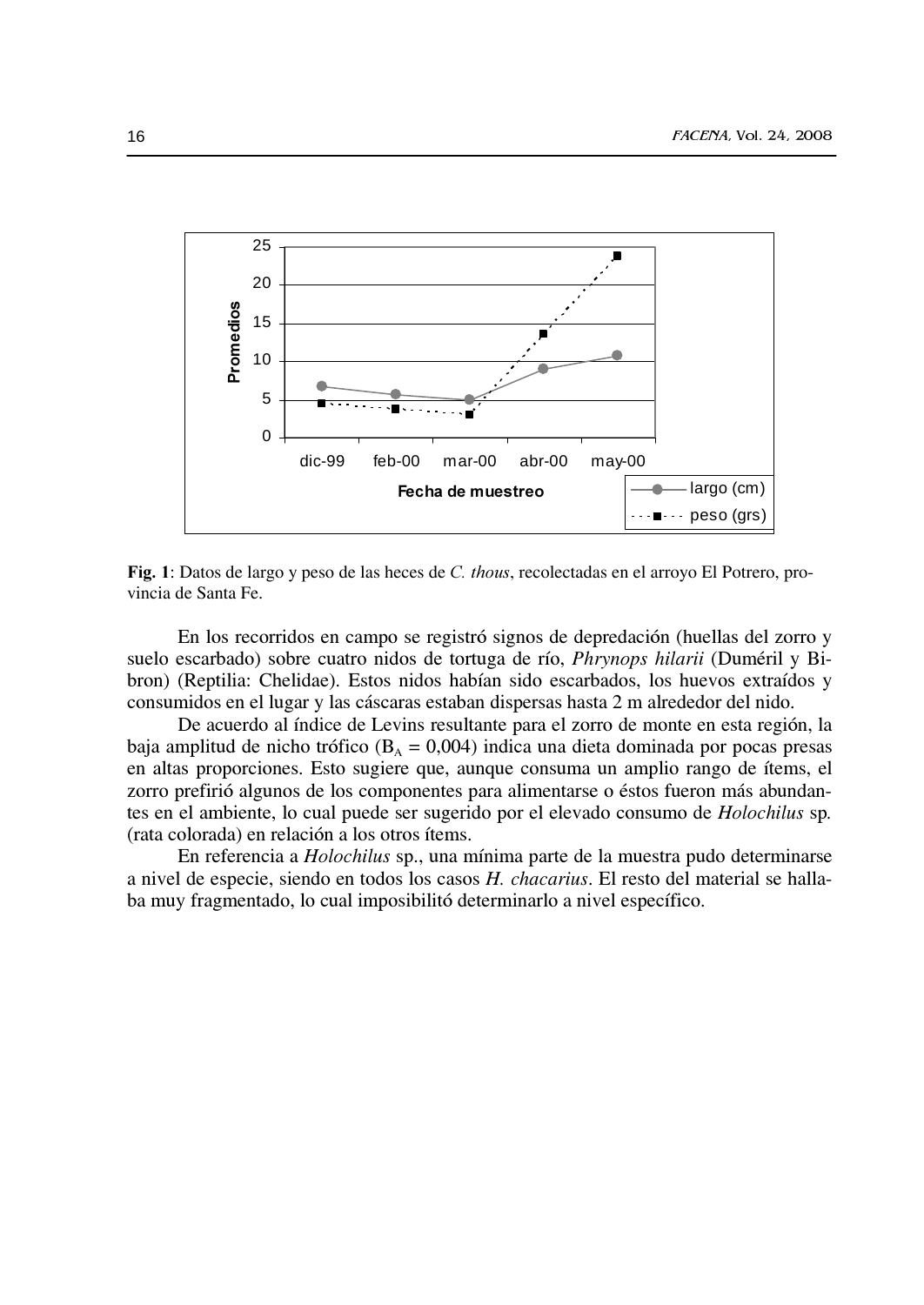| Presa                         | NO             | $\frac{0}{0}$ | <b>FRO</b> |
|-------------------------------|----------------|---------------|------------|
| Aves                          |                |               |            |
| Passeriformes no determinados | 2              | 2,35          | 1,00       |
| <b>Mammalia</b>               |                |               |            |
| <b>Cricetidae</b>             |                |               |            |
| Holochilus sp.                | 76             | 89,41         | 38,00      |
| Akodon sp.                    | 1              | 1,18          | 0,50       |
| Rodentia no determinado       | 6              | 7,06          | 3,00       |
| <b>Insecta</b>                |                |               |            |
| Coleoptera                    |                |               |            |
| <b>Melolonthidae</b>          |                |               |            |
| Dyscinetus sp.                | 40             | 47,06         | 20,00      |
| Cyclocephala sp.              | 24             | 28,24         | 12,00      |
| <b>Scarabaeidae</b>           |                |               |            |
| Scaptophilus sp.              | 2              | 2,35          | 1,00       |
| Hilarianus sp.                | 1              | 1,18          | 0,50       |
| Scarabaeidae no determinado   | 3              | 3,53          | 1,50       |
| Cicindelidae                  |                |               |            |
| Tetracha distinguenda         | 6              | 7,06          | 3,00       |
| Phaeoxanta sp.                | $\overline{2}$ | 2,35          | 1,00       |
| Carabidae                     |                |               |            |
| Calosoma argentinense         | 5              | 5,88          | 2,50       |
| Carabidae no determinado      | 4              | 4,71          | 2,00       |
| Hydrophiloidea                |                |               |            |
| Hydrophiloidea no determinado | $\overline{2}$ | 2,35          | 1,00       |
| Staphilinidae                 |                |               |            |
| Staphilinidae no determinado  | 1              | 1,18          | 0,50       |
| <b>Tenebrionidae</b>          |                |               |            |
| Tenebrionidae no determinado  | 1              | 1,18          | 0,50       |
| Orthoptera                    |                |               |            |
| Orthoptera no determinado     | 14             | 16,47         | 7,00       |
| Odonata                       |                |               |            |
| Odonata no determinado        | 4              | 4,71          | 2,00       |
| Insecta no determinado        | 5              | 5,88          | 2,50       |
| Araneae                       |                |               |            |
| Araneae no determinado        | 1              | 1,18          | 0,50       |
| Total                         | 200            |               | 100        |

Tabla 1: Composición de la dieta de C. thous en el Arroyo El Potrero, provincia de Santa Fe. Número de ocurrencias (NO), porcentaje de ocurrencia (%) por total de heces (n = 85) y Frecuencia Relativa de Ocurrencia (FRO) en relación al total de ocurrencias (n = 200).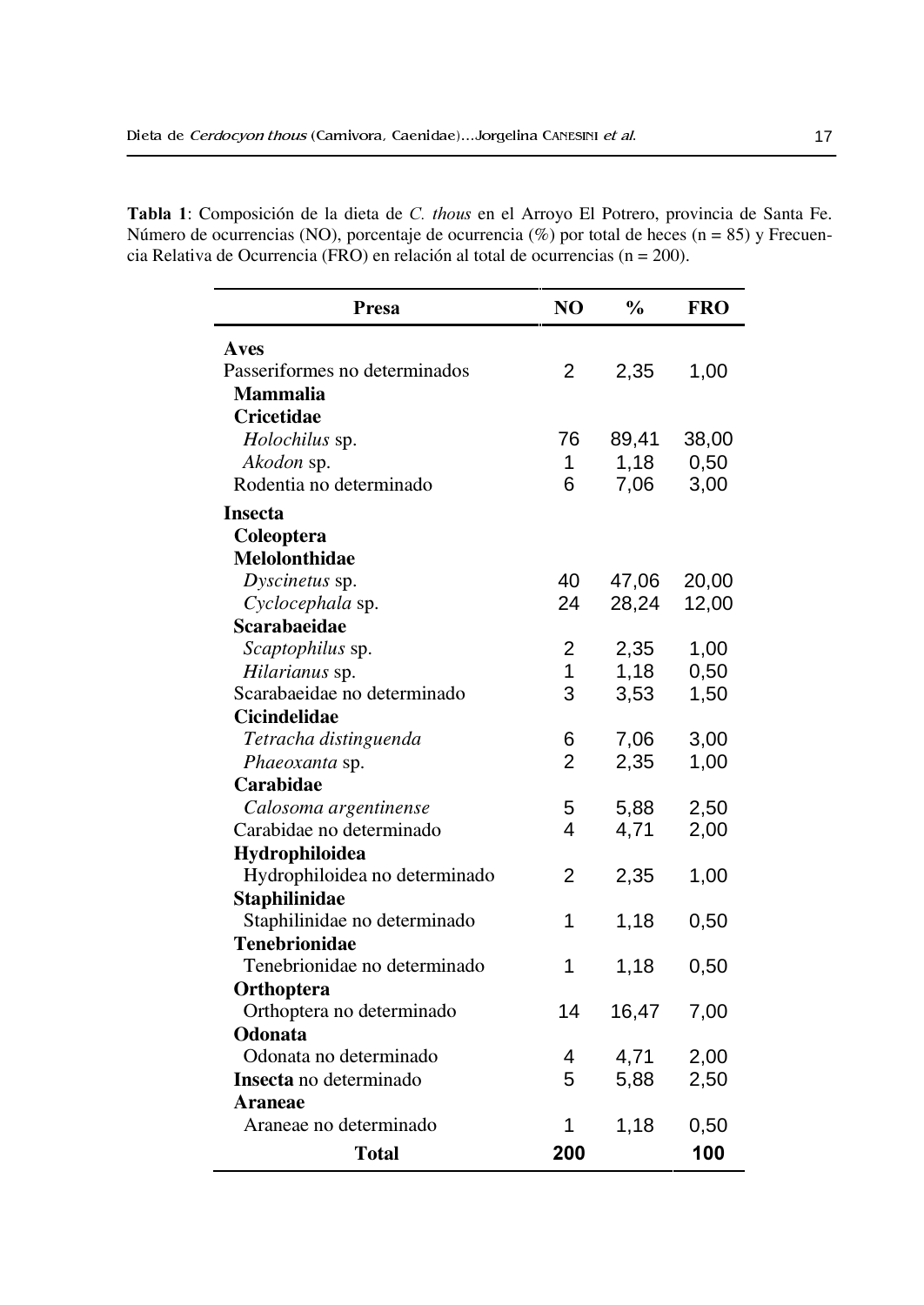

Fig. 2: Porcentaje de los principales componentes en la dieta del zorro de monte (C. thous), en arroyo El Potrero, Santa Fe.

### **DISCUSIÓN**

Los datos aquí analizados, como los resultados de Pautasso (2006) para la dieta del lechuzón orejudo Asio clamator (Vieillot) (Aves: Strigidae) en el mismo sitio, demuestran que los roedores del género *Holochilus* son las presas más importantes en frecuencia y biomasa aportada. De la misma manera, este género aparece como componente de la dieta de C. thous en Brasil, pero en menor proporción (Bueno y Motta-Junior, 2004). Probablemente, esto se deba al aprovechamiento de un recurso abundante pero temporal, ya que durante la época de muestreo se registró un incremento en las poblaciones de Holochilus sp. en varias localidades del valle del río Paraná, incluyendo la del presente estudio (Pautasso, 2008). Sería interesante realizar muestreos estacionales, con el fin de analizar la variabilidad de la dieta de C. thous conforme se modifique la disponibilidad de recursos tróficos en el área.

Por otra parte, el aporte de los insectos en la dieta es substancial, sobre todo teniendo en cuenta que en el 55,29 % de las muestras, el grupo de los insectos acompaña las ocurrencias de roedores (Fig. 3). Otras observaciones en el mismo sitio de estudio indican la predación de mamíferos medianos como el tatú negro Dasypus novemeinctus Linnaeus, y el consumo de frutos de mora Morus alba (Pautasso, 2008).

Según investigaciones en los Esteros del Iberá (Corrientes) las aves constituyeron el alimento principal para el zorro de monte  $(51,4\%)$ , luego los insectos  $(14,5\%)$ , peces de la familia Cichlidae (13,0 %) y pequeños mamíferos (12,7 %); los cangrejos, huevos de aves (garzas) y reptiles tuvieron una menor importancia (Parera, 1996). Sin embargo, en el norte de la misma provincia se encontraron crustáceos decápodos  $(64,0\%)$ , insectos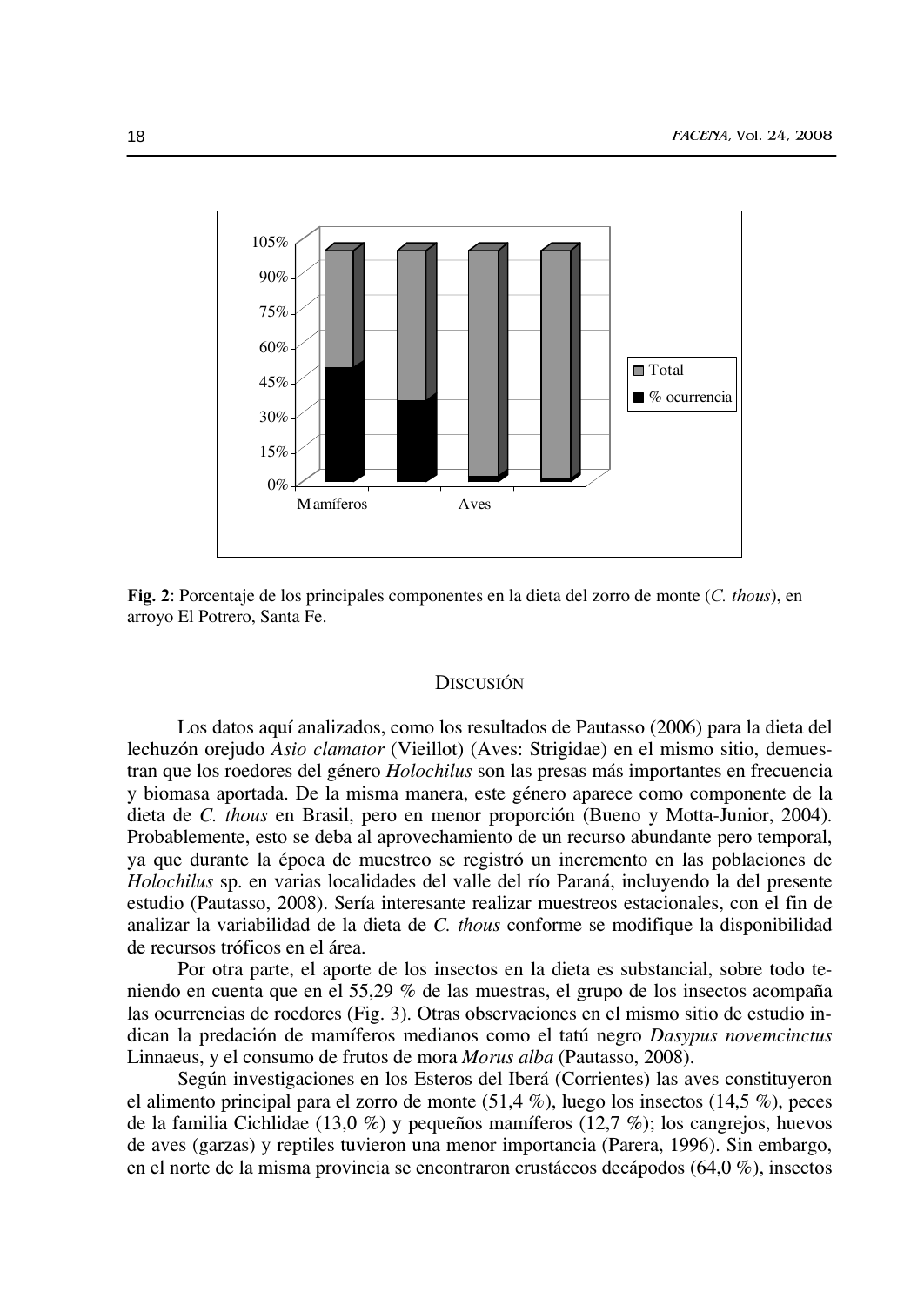$(23.0\%)$  y frutos de palmeras yatay (Butia yatay) y pindó (Syagrus romanzoffiana), laurel (Nectandra falcifolia) y Psidium guajava (guayaba de monte), en la dieta de esta especie (Parera, 2002). Por otro lado, en Brasil, Rocha et al. (2004) plantean una relación positiva entre las presas consumidas por C. thous (aves y micromamíferos) y las abundancias de éstas en los cultivos vecinos que el zorro aprovecharía. Probablemente, puedan registrarse diferentes tipos de dietas para esta especie en las diversas regiones de su rango de distribución, de acuerdo con la disponibilidad de recursos en cada lugar.



Fig. 3: Relación de dominancia de roedores y roedores acompañados por insectos en las heces del zorro de monte (C. thous) en Arroyo El Potrero, Santa Fe.

Teniendo en cuenta los resultados de dominancia de las presas, podrían existir dos tipos de estrategias de obtención de las mismas. Una es realizando escarbadas en la arena para capturar insectos de las familias Melolonthidae y Scarabaeidae, que se comportan como marchadores lentos, refugiándose bajo tierra en horas de menor actividad y en la primer familia también luego de la ovoposición (Alcázar Ruiz et al., 2003; Jacob Oliveira y García, 2003). El análisis de estos rastros que realizamos indica que buscan insectos a una profundidad de entre 6 a 20 cm en suelos arenosos. La otra estrategia de caza es más activa según lo indica la presencia de los grupos de Carabidae y Cicindelidae, insectos sumamente activos en su forma de vida (Richards y Davis, 1984), y a la alta frecuencia de ocurrencia de Holochilus sp.

El hecho de que estos últimos grupos son de hábitos nocturnos (Massoia, 1971; Maffei y Taber, 2003), podría indicar que el tipo de estrategia de caza activa sería empleada durante la noche, que es cuando el zorro muestra mayor actividad. Esta también podría ser una de las estrategias más efectivas, teniendo en cuenta que los ítems con mayor porcentaje de ocurrencia fueron los grupos cazados supuestamente con esta estrategia. Maffei y Taber (2003) documentaron que los vertebrados más consumidos por C. thous en Bolivia fueron los ratones (Muridae), de hábitos nocturnos, patrón de conducta que es seguido por los zorros.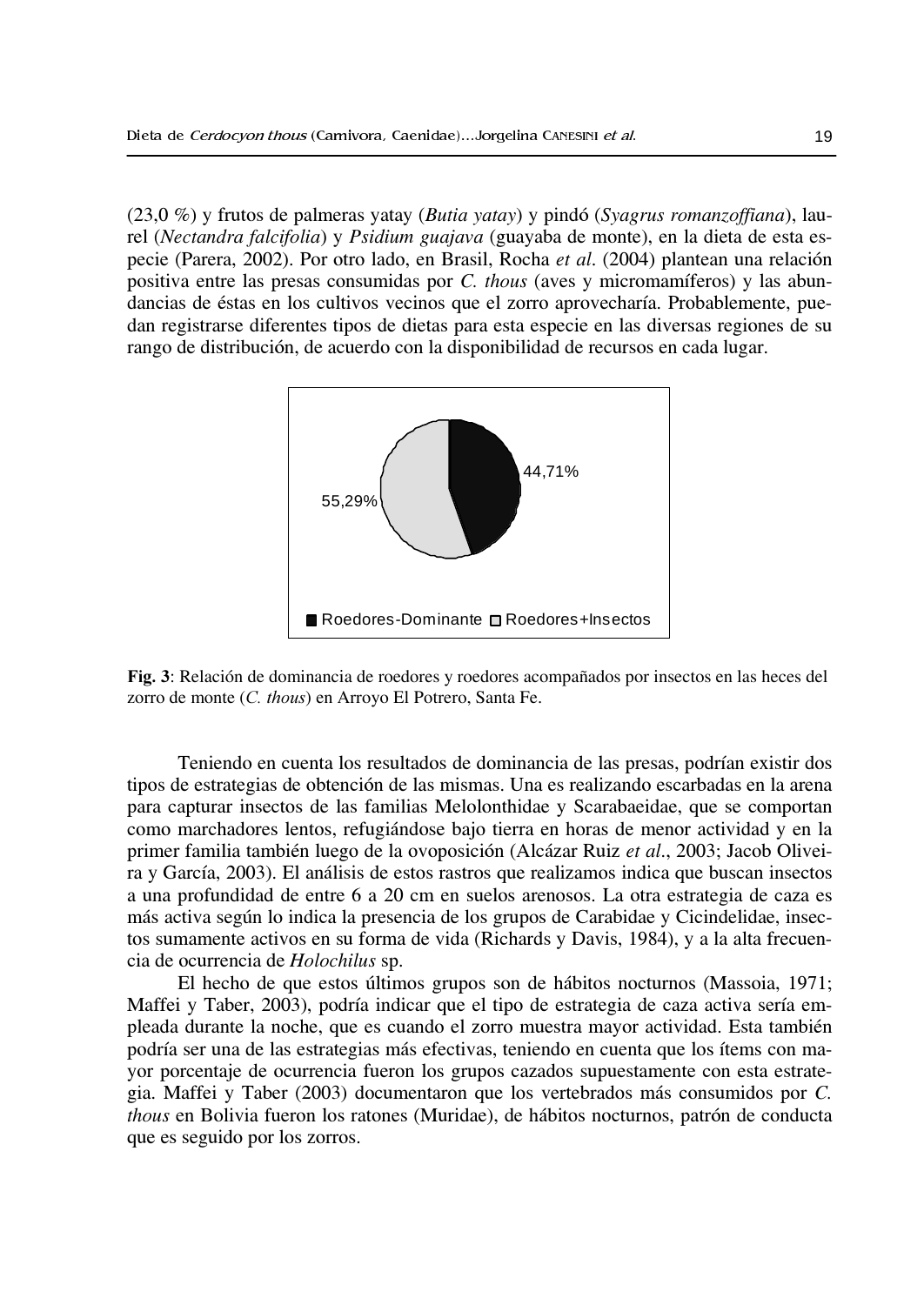#### **AGRADECIMIENTOS**

A J. Cazenave, B. Fandiño y L. Leiva por su colaboración en el campo. A W. Pertovt y familia. A C. Virasoro, director del Museo Provincial de Ciencias Naturales "Florentino Ameghino" por permitir el análisis del material en sus instalaciones y por ceder el material de referencia para comparaciones. A la Facultad de Humanidades y Ciencias de la U.N.L. por facilitar el equipo necesario para la medida y peso de las heces. A L. Amestoy por revisar el texto en inglés.

### REFERENCIAS BIBLIOGRÁFICAS

- ALCARAZ RUIZ, J.A.; A. MORON RÍOS y M.A. MORÓN, 2003. Fauna de Coleoptera Melolonthidae de Villa Las Rosas, Chiapas, México. Acta Zool. Mex., 88: 59-86.
- BERTA, A., 1982. Cerdocyon thous. Mammalian Species, 186: 1-4.
- BUENO, A.A. y J.C. MOTTA-JUNIOR, 2004. Food habits of two syntopic canids, the maned wolf (Chrysocyon brachyurus) and the crab-eating fox (Cerdocyon thous), in southeastern Brazil. Revista Chilena de Historia Natural, 77: 5-14.
- CABRERA, A., 1957. Catálogo de los mamíferos de América del Sur. Revista del Museo Argentino de Ciencias Naturales "Bernardino Rivadavia", Ciencias Zoológicas, 4: 1-307.
- CABRERA, A. y J. YEPES, 1960. Mamíferos Sud-Americanos. 2a ed. Ediar, Buenos Aires, Argentina. 187 p.
- CHAME, M, 2003. Terrestrial Mammal Feces: a Morphometric Summary and Description. Mem Inst Oswaldo Cruz, Rio de Janeiro, Vol. 98 (Suppl. I): 71-94.
- COURTENAY, O. y L. MAFFEI, 2004. Crab-eating fox: Cerdocyon thous (Linnaeus, 1766). Pp. 32-38. In: M. Hoffmann y C. Sillero-Zubiri (eds.): Canids: Foxes, Wolves, Jackals and Dogs. Status Survey and Conservation Action Plan (UICN). Capítulo 3: South America (Neotropical).
- DIAZ, G.B. y R.A. OJEDA, 2000. Libro rojo de mamíferos amenazados de la Argentina. SAREM. Mendoza, Argentina. 106 p.
- GATTI, A.; R. BIANCHI; C.R. XAVIER ROSA y S. LUCENA MENDES, 2006. Diet of two sympatric carnivores, Cerdocyon thous and Procyon cancrivorus, in a restinga area of Espirito Santo State, Brazil. Journal of Tropical Ecology, 22: 227-230.
- JACOB OLIVEIRA, L. y M.A. GARCIA, 2003. Flight, feeding and reproductive behavior of *Phyllophaga cuya*bana (Moser) (Coleoptera: Melolonthidae) adults. Pesq. Agropec. Bras., 2 (38):179-186.
- HAYWARD, K.J., 1971. Guía para el entomólogo principiante. Miscelanea N° 37. Fundación e Instituto Miguel Lillo. Universidad Nacional de Tucumán. Tucumán, Argentina. 166 p.
- KREBS, C.J., 1989. Ecological Methodology. Harper & Row Publishers. New York.
- MAFFEI, L. y A.B. TABER, 2003. Area de acción, actividad y uso de hábitat del zorro de patas negras, Cerdocyon thous, en un bosque seco. Mastozoología Neotropical, 10: 154-160.
- MASSOIA, E., 1971. Caracteres y rasgos bioecológicos de Holochylus brasiliensis chacarius Thomas (rata nutria) de la provincia de Formosa y comparaciones con Holochylus brasiliensis vulpinus (Brants) (Mammalia-Rodentia-Cricetidae). Revista de Investigaciones Agropecuarias INTA. Serie 1, Biología y Producción Animal, 8: 13-40.